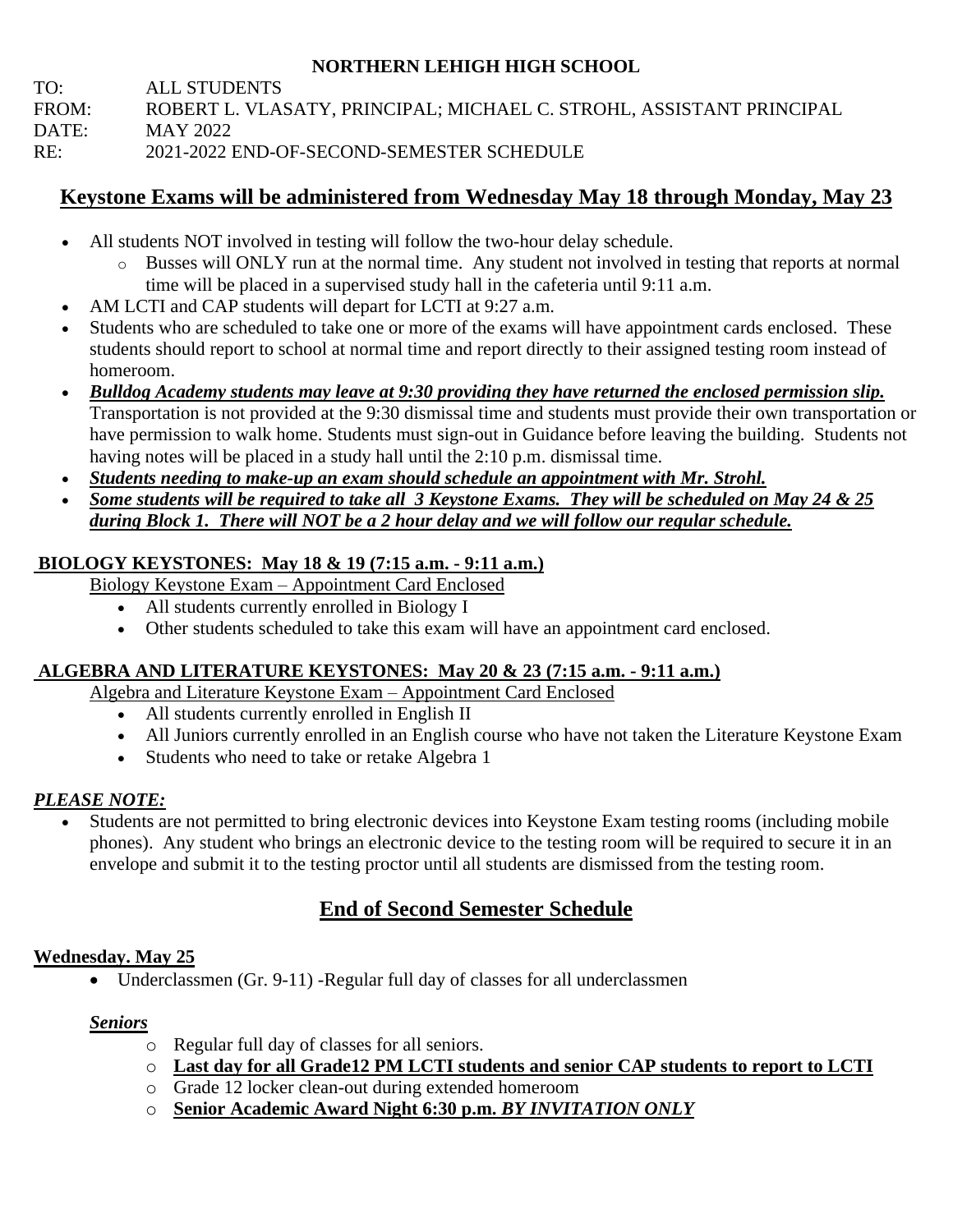### **Thursday, May 26**

• Underclassmen (Gr.9-11)- Regular full day of classes for all underclassmen

#### *Seniors*

- $\circ$  Blocks 1 & 2 Finals seniors will be dismissed at 10:38 a.m. no transportation provided
- o **Senior PM LCTI students** will not report to LCTI today and are dismissed at 10:38 a.m. no transportation provided

### **Friday, May 27**

• Underclassmen (Gr. 9-11) - Regular full day of classes for all underclassmen

#### *Seniors*

- $\circ$  Blocks 3 & 4 Finals seniors are to report no later than 10:30 a.m. no transportation provided
- o **Senior PM LCTI/CO-OP/DCO/Work Experience** will not report to NLHS or LCTI today.

### **Monday, May 30**

• Memorial Day – School's Closed

### **Tuesday, May 31**

• Underclassmen (Gr.9-11)- Regular full day of classes for all underclassmen

#### *Seniors*

- o Laptops, textbooks, school supplies returned to the Library from 8 a.m. to 10 a.m. *Financial obligations must be paid, laptops and textbooks returned, and detention hour obligations must be fulfilled, or you may NOT participate in Commencement*
- o Make-up exams by appointment with the teacher.

#### **Wednesday, June 1**

• Underclassmen (Gr.9-11)- Regular full day of classes for all underclassmen

#### *Seniors -* **Report Time 8 a.m.**

- o 8 a.m. Senior Class Meeting and Cap and Gown distribution. Tickets will be distributed student must be present to receive tickets.
- o Parade of Graduates
- o **Senior Class Picnic Slatington Skeet Club 12 p.m.**

### **Thursday, June 2**

• Underclassmen (Gr.9-11)- Regular full day of classes for all underclassmen

#### *Seniors –* **Report time 9 a.m.**

o Graduation Practice 9 a.m. Bulldog Stadium – *NO PRACTICE….. NO WALK*